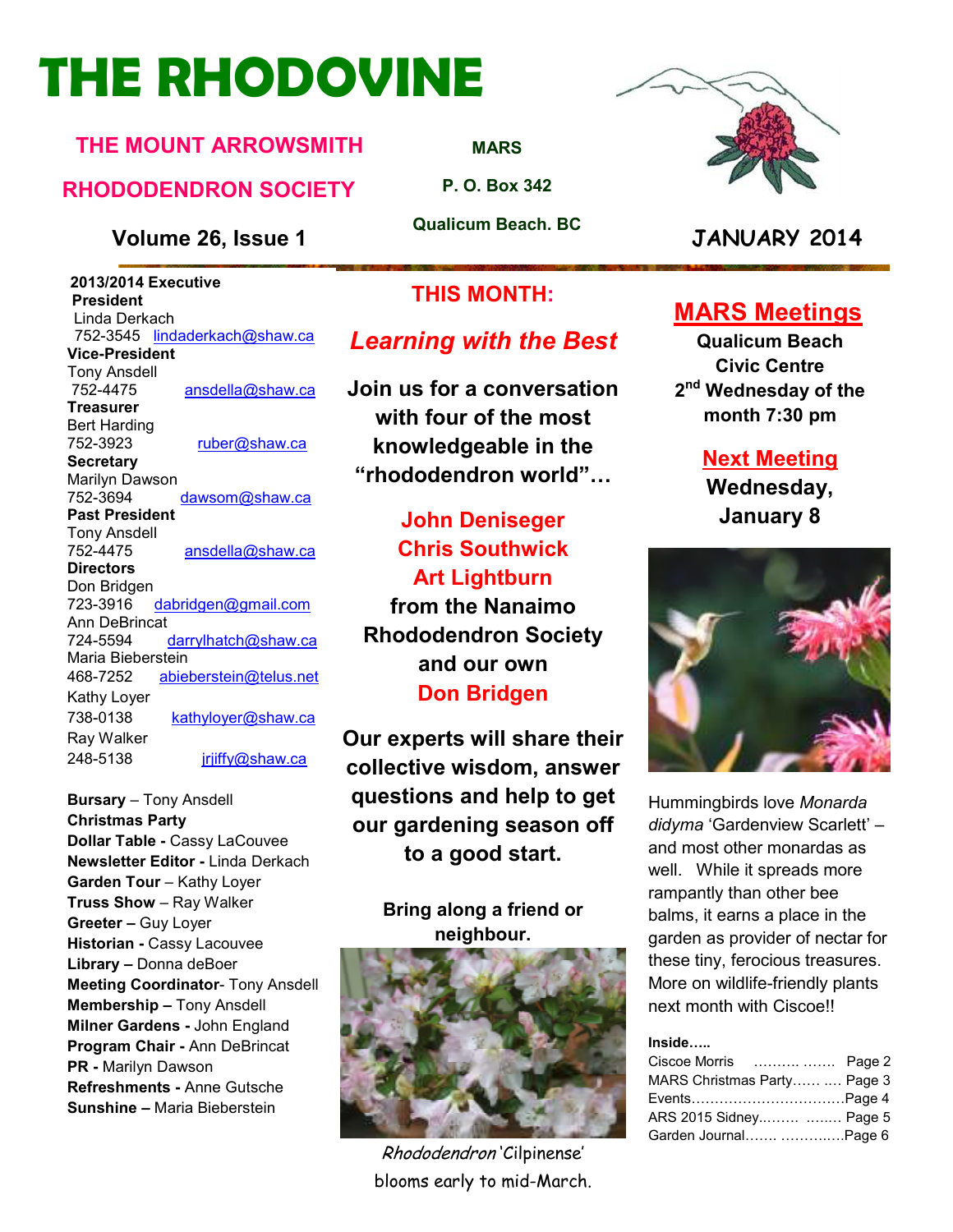### **Mount Arrowsmith Rhododendron Society Presents**

**Ciscoe Morris** 



## **Creating a Wildlife-Friendly Garden**

- **Date: Wednesday, February 12, 2014**
- **Time: 7:30 pm**
- **Place: Qualicum Beach Civic Centre**

**Bonus: Cultivate Garden Centre and Arrowsmith Greenhouses will have wildlife-friendly plants for sale!** 

> **Everyone is welcome! Non-members: \$5**

**Ciscoe Morris is a well-known Pacific North-West gardening expert and television personality in Seattle. His book, Ask Ciscoe, was among the top selling garden books nationwide.** 

**Ciscoe has co**‐**authored books on roses and perennials, and writes a weekly garden column in the Seattle Times. Ciscoe leads garden tours all over the world, and is a much sought-after speaker.**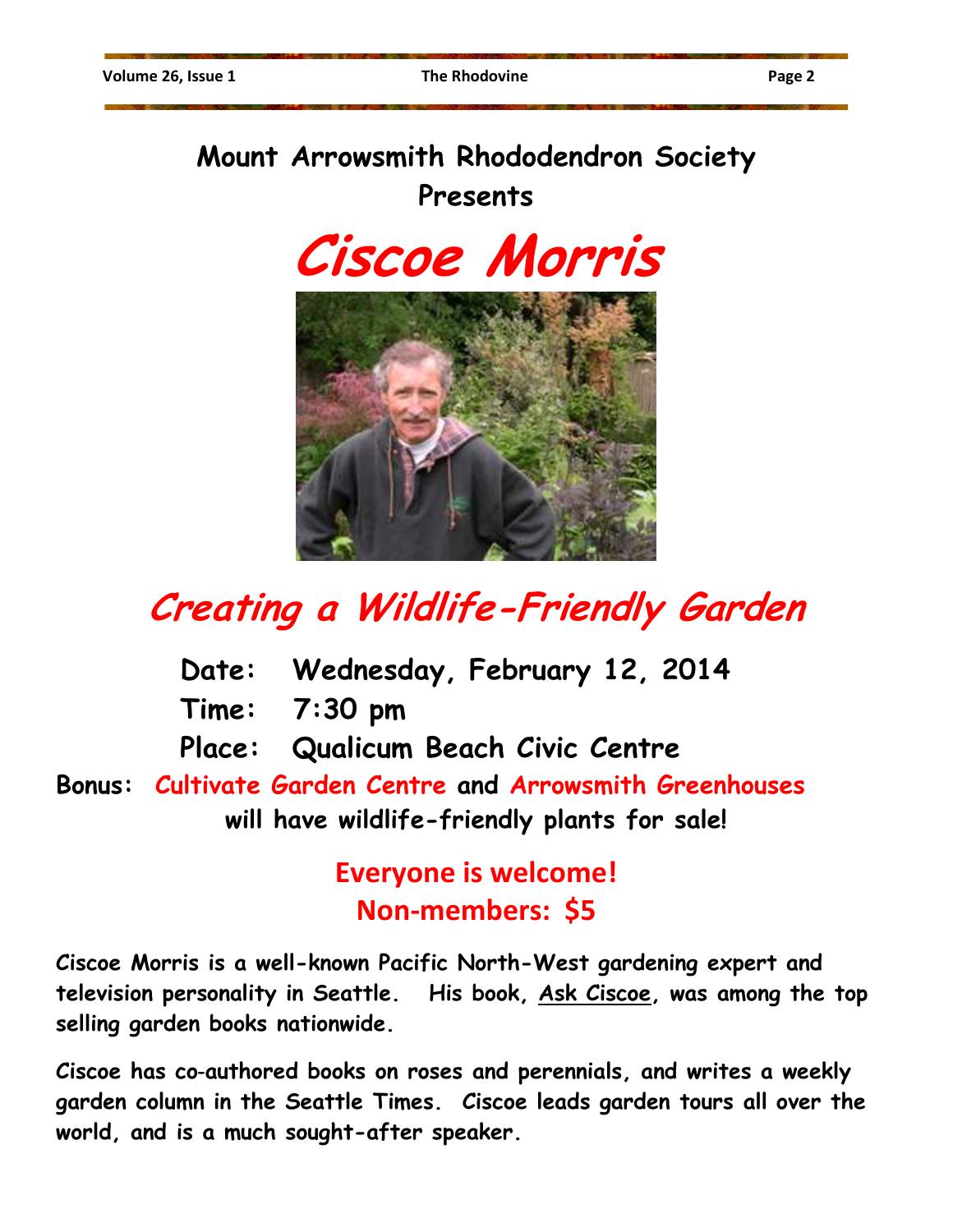

### *Now That Was A Party!!!*

#### *Marilyn Dawson*

At the beginning of the week the weather looked iffy and the committee feared that many would not attend the annual MARS Christmas party on Dec. 7, but by Saturday, it was clear, sunny and cold and more than 40 members and guests turned out for holiday greetings at the Rotary Hall event. It was a rousing success. Those who missed it for whatever reason missed a fine start to the holiday season.

The food kept coming, enticing appetizers, a variety of vegetables, salads, meats and desserts. How do you classify cabbage rolls? Meat or veg? Whatever… they were wonderful. As they have in the past, Terry and Verna Richmond brought the turkey from Port Alberni complete with dressing and gravy; Barbara Kulla supplemented with a turkey breast and John and Arlene England brought the ham. Linda Derkach peeled enough potatoes to fill a huge casserole of the sinfully rich mash.

Throughout dinner Dave Klinger provided a piano background, taking time finally to get his own dinner. Later, President Linda as host welcomed Nanaimo president and former MARS member Art Lightburn and wife, Susan, as part of her opening remarks. Maria Bieberstein and Barbara Kulla led the group through the raffle table generously loaded with a variety of plants, bird houses and much more. Then followed the gift exchange, where pretty bows and fancy wrapping caught the eyes of many and were snatched up to start the exchange all over again. Page 3

The evening ended with a rousing rendition of The 12 Days of Christmas led by Dave Klinger, only the words were not **quite** the classic version.

Big thanks are in order. The committee thanks all those who brought the delicious food, those who turned up early Saturday afternoon to set-up and all those who were able to stay and help with the clean-up. It was much appreciated. Special thanks to Maria Bieberstein, Barbara Kulla and Marilyn Dawson for creating the table settings and the room décor and for coordinating the event.

**And speaking of a great party;..here's the recipe for one of the many delicious dishes enjoyed by all;**

### **Warm Shaved Brussels Sprouts Salad With Apples and Cranberries**

Joanne Hamilton brought this tasty and nutritious dish to our Christmas party. She gleaned it from the program "Gardening with Ciscoe."

"The flavor of uncooked Brussels sprouts is sweet and fresh, and that's why I love this recipe. The maple syrup and wine vinegar dressing, bursting with diced apples, walnuts and bacon (if you like), is prepared sizzling hot and poured over thinly shaved raw sprouts to soften and season them. The results are a simple, vivid and delicious dish, perfect for your holidays or pretty much any day!"

#### **Ingredients:**

- 1 tablespoon mustard seeds
- 1/4 cup red wine vinegar
- 3 strips bacon, diced (optional)
- 14-18 medium Brussels sprouts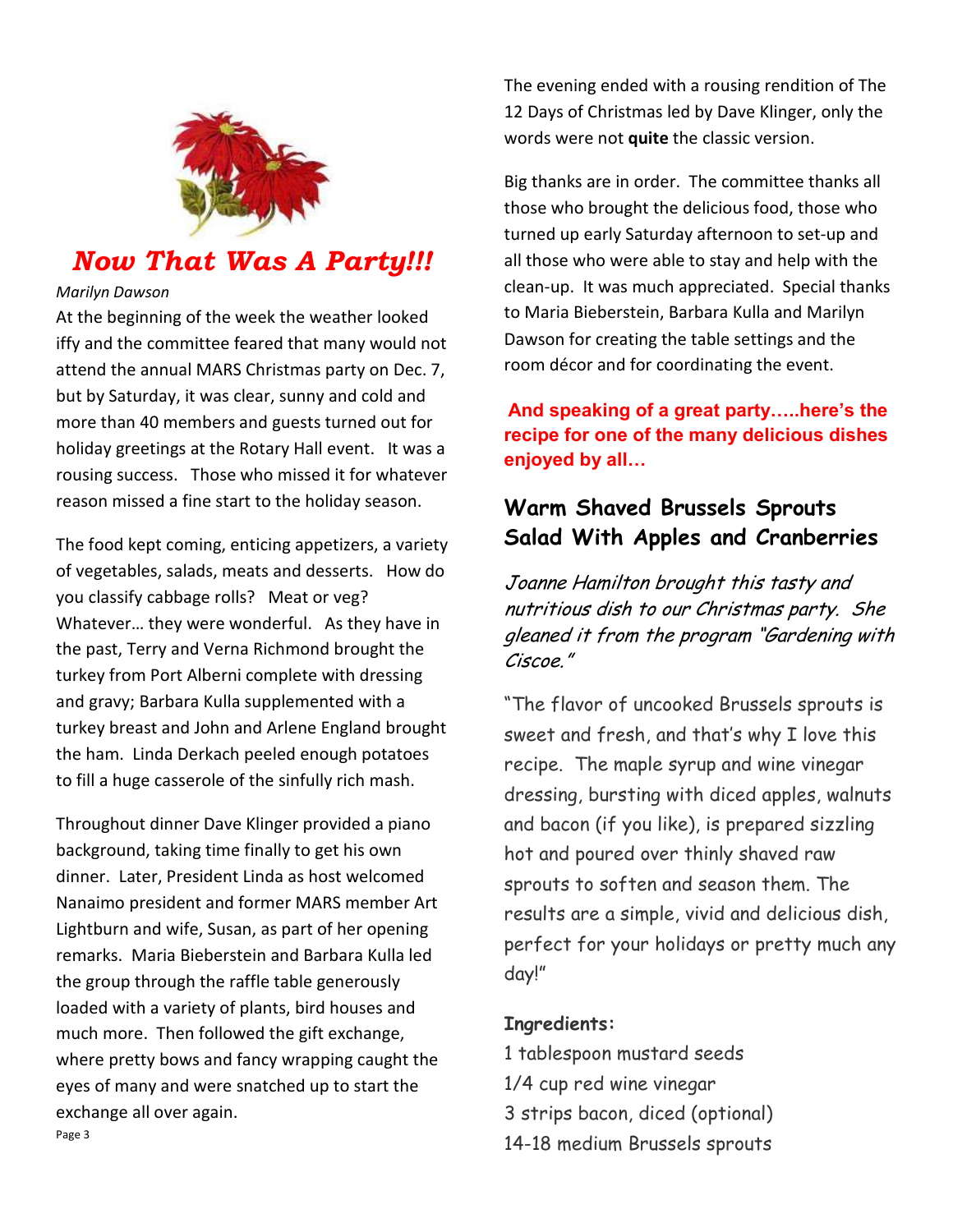2 tablespoons extra virgin olive oil 1/4 cup thinly sliced leeks or minced shallot 1 crisp apple such as Cameo, Honey Crisp, Pink Lady or Gala, diced 1/4 cup chopped walnuts, hazelnuts or pecans 1/4 cup dried cranberries 1/4 cup maple syrup 1/2 teaspoon celery seeds 1/4 teaspoon ground clove Salt and freshly ground pepper to taste.

Place the mustard seeds in a small bowl and cover with the vinegar. Let soak for at least 4 hours or up to overnight. Strain the soaked seeds and reserve the vinegar.

Trim the stem end of the sprouts and remove any tough outer leaves. Run the whole sprouts through the 4 mm blade of your food processor, or simply cut them thinly, crosswise, with a knife.

Cook the bacon until crisp and drain on paper towels.

In a medium sauté pan, heat the oil over medium heat and add the leeks and apples. Cook for 2-3 minutes, until the leeks are starting to become translucent. Add the walnuts, cranberries, mustard seeds, reserved vinegar, maple syrup, celery seeds and clove. Season with salt and pepper. Stir over the heat until the dressing is nice and hot, about 1 minute.

Immediately pour the hot dressing over the shaved Brussels sprouts and toss in the cooked bacon if you are using it.

Taste and adjust the seasoning with additional salt and pepper, and maybe a splash of vinegar or oil, if desired. The salad is perfect now, but will be optimal for eating after resting for a few minutes to soften the sprouts and blend the flavors. Serves 4 to 6.

### *Snippets from Your Executive…..*

- **Our March meeting will be held one week later than usual due to an event at the Civic Centre …… March 19 is the new date.**
- **MARS members are encouraged to bring a friend to our meetings. We have great programs coming up….good information for everyone. Invite your neighbours too!**

### **MARS Programs in 2014….**

### **January 2014**

### **Learning with the Best**

- **Expert Panel on Rhododendron Care and Culture** 

### **February 2014**

- **Ciscoe Morris of Seattle TV Fame** 
	- **Creating a Wildlife-Friendly Garden**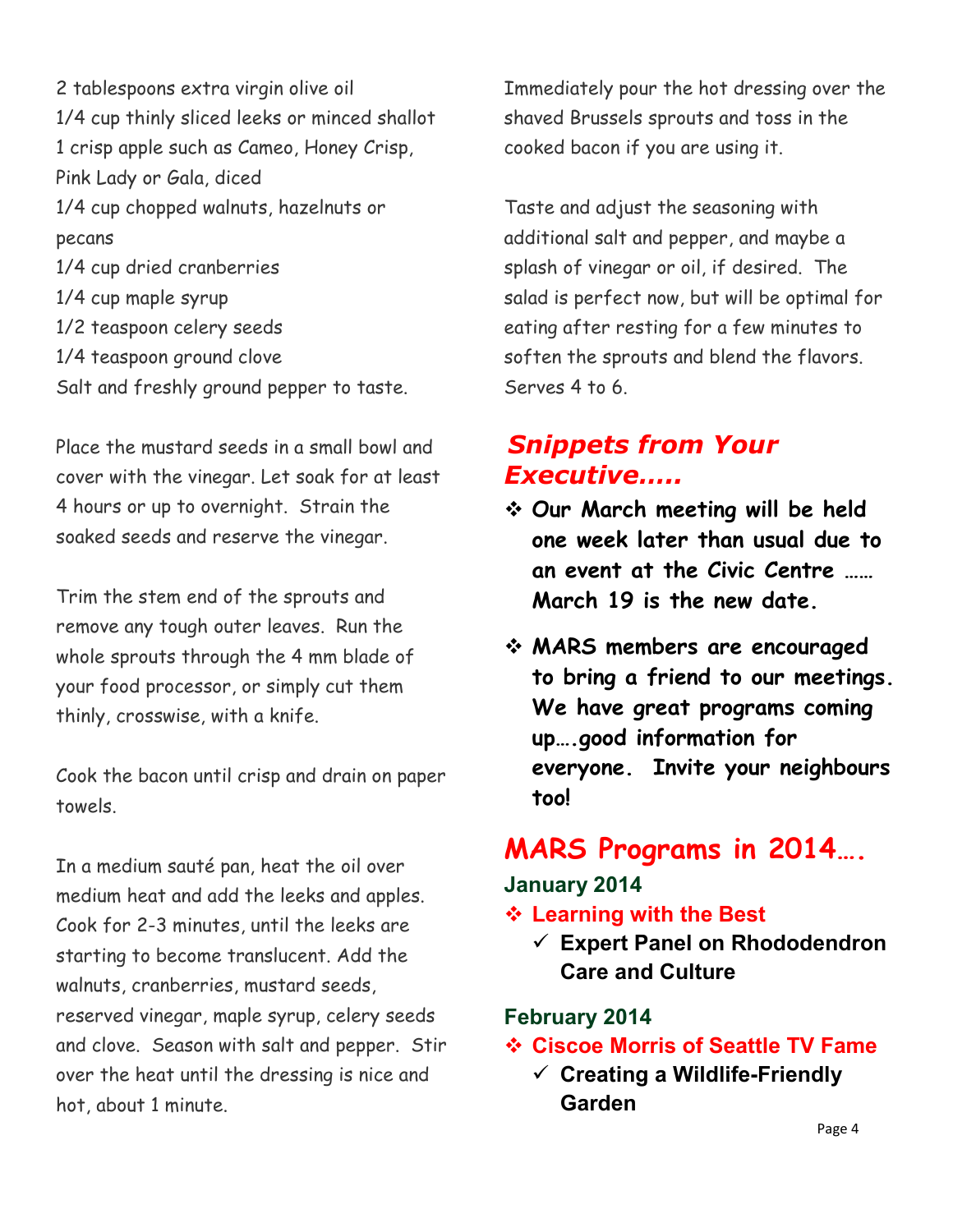### **Update: ARS 2015 Convention in Sidney, BC**

*Marilyn Dawson* 

The 70<sup>th</sup> anniversary ARS convention is still more than a year away but planning is already under way. Although the early May event is in Sidney, and the hosts are Victoria based Calvin Parsons and Lois Blackmore, all of District One is making a contribution. (District One comprises five chapters on the island and two on the lower mainland.) Each chapter is taking on a role and MARS has been chosen to run the Silent Auction, a fixture of these meetings.

Already MARS has a standing committee in place: Marilyn Dawson, Barbara Kulla and Maria Bieberstein, who will be organizing the auction. At present they are looking for ideas. We need about 30 items that will interest a wide range of visitors coming from across Canada, the United States and abroad. The committee members will approach the donors, but the question is whom do they approach. What are items that are light enough to travel or are particularly Canadian, or even better, particularly from the island? Of course, there will be some donated plants, probably rhododendrons. At previous conventions, wine has been a very good seller. Are there any particularly good wineries on the island that could be approached? What about the creative arts?

If you have an idea for this 2015 event, anyone on the committee will be glad to listen.

MARS will also be asked to contribute a basket of mixed items or the equivalent, which also will be auctioned. Again, suggestions are encouraged. At the Nanaimo convention, MARs donated a West Coast burl. What should it be this time? Again, we welcome ideas.

# **Garden Journal**

Linda Derkach President and Newsletter Editor

During a rare break in the hustle and bustle of this month, I wandered around my garden, made note of all the work ahead…but also rejoiced in the snowdrops poking through the debris...and my Helleborus niger 'Josef Lemper' with its pure white flowers towering over luscious green leaves.



*Helleborus niger* 'Josef Lemper'